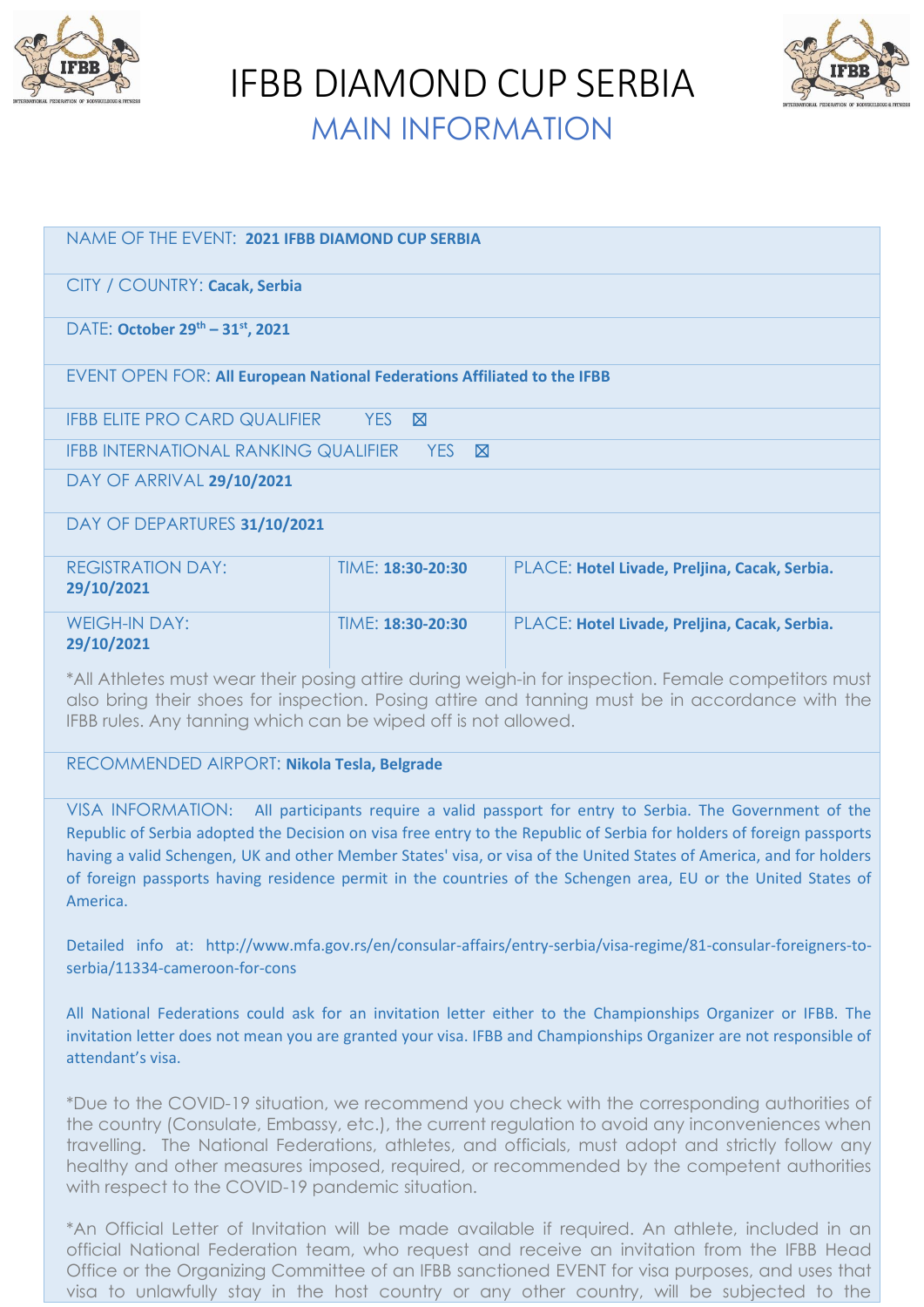disciplinary proceedings and measures. The relevant National Federation is responsible to carefully control the proper, legal use of the visa by his/her athlete and it will be subjected to a fine and/or a suspension, in case of any misuse and/or unlawful utilization of the same visa.

# VENUE: **Cultural Center, Cacak, Serbia.**

## HOTEL INFORMATION

RECOMMENDED HOTEL: **Hotel "Livade" Preljina b.b. 32000 Cacak, Serbia Telefon: +381 32 381 088 Telefon: +381 32 381 095 Fax: +381 32 381 954 Mob: +381 63 665 142 E-mail: info@hotellivade.com http://hotellivade.com**

# REGISTRATION FEE:

Each athlete must pay the IFBB registration fee of **200 € (EUROS)** each.

Registration fee for athletes to enter this competition must be paid in advance by credit/debit card or PayPal at [http://www.ifbb.com/competition-registration.](http://www.ifbb.com/competition-registration) Please add your name during online payment and bring a copy of your payment confirmation to the registration. Payments at arrival shall have an extra charge of **50 € (EUROS)**.

# CROSSOVERS: **100 € (EUROS)**

## DEADLINE FOR ONLINE PAYMENT: **19/10/2021**

\*Participating athletes must be recommended by their National Federation by sending the Final Entry Form with their names directly to the Organizing Committee, to the IFBB Technical Committee and IFBB Head Office in Madrid.

The final decision to allow an athlete to compete in this EVENT rests with the IFBB.

\*It is also the FULL OBLIGATION AND RESPONSIBILITY of a National Federation to MONITOR ALL THE ATHLETES affiliated to this National Federation who are fulfilling a period of ineligibility due to Anti-Doping Rule Violation or any Disciplinary case, to make sure these athletes WILL NOT REGISTER/COMPETE/OR PARTICIPATE IN ANY CAPACITY in any EVENT either at National or International level, Official or Invitational.

\*All athletes will have to present their Passports and IFBB International Cards at the Registration. Any athlete who has not yet purchased or renewed his/her IFBB International Card will have to buy one at registration. IFBB Cards are **35 € (EUROS)** and are mandatory.

\*All posing music must be on an USB drive only. The posing music in the MP3 format must also be the only file on USB. Each competitor must affix his/her name on the USB for easy identification. The use of profane, vulgar, and offensive language is strictly prohibited in the posing music.

# CATEGORIES:

| <b>MEN'S BODYBUILDING</b>                        |
|--------------------------------------------------|
| <b>2 ELITE PRO CARDS FOR THE OVERALL WINNERS</b> |
| <b>Up &amp; incl. 75 kg</b>                      |
| Up & incl. 80 kg                                 |
| Up & incl. 90 kg                                 |
| Up & incl. 100 kg                                |
| Over 100 kg                                      |

## **WOMEN'S BIKINI**

**2 ELITE PRO CARDS FOR THE OVERALL WINNERS Up & incl. 160 cm Up & incl. 164 cm Up & incl. 169 cm Up & incl. 172 cm Over 172 cm**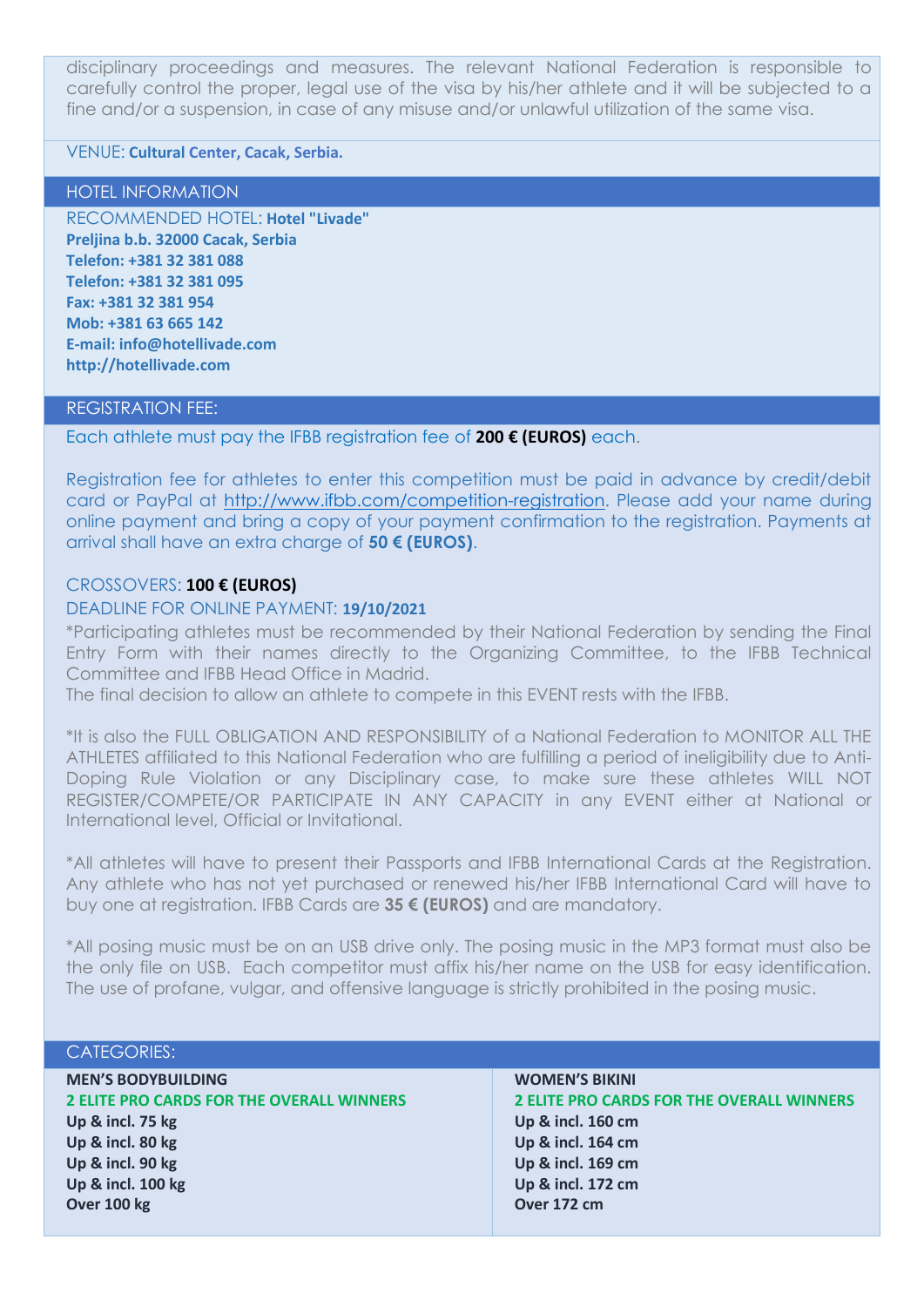| <b>MEN'S PHYSIQUE</b>                                   | <b>WOMEN'S BODYFITNESS</b>                        |
|---------------------------------------------------------|---------------------------------------------------|
| <b>2 ELITE PRO CARDS FOR THE OVERALL WINNERS</b>        | <b>2 ELITE PRO CARDS FOR THE OVERALL WINNERS</b>  |
| Up & incl. 170 cm                                       | Up & incl. 163 cm                                 |
| Up & incl. 173 cm                                       | <b>Over 163 cm</b>                                |
| Up & incl. 176 cm                                       |                                                   |
| Up & incl. 179 cm                                       | <b>WOMEN'S WELLNESS - Open</b>                    |
| Up & incl. 182 cm                                       |                                                   |
| Over 182 cm                                             | <b>WOMEN'S PHYSIQUE - Open</b>                    |
|                                                         |                                                   |
| <b>MUSCULAR MEN'S PHYSIQUE - Open</b>                   | <b>JUNIOR BIKINI 16-23 YEARS - Open</b>           |
| <b>MEN'S CLASSIC BODYBUILDING</b>                       |                                                   |
| <b>2 ELITE PRO CARDS FOR THE OVERALL WINNERS</b>        | <b>MASTER BIKINI OVER 35 YEARS - Open</b>         |
| Up & incl. 168 cm                                       | <b>MASTER BODYFITNESS OVER 35 YEARS - Open</b>    |
| Up & incl. 171 cm                                       |                                                   |
| Up & incl. 175 cm                                       | MASTER MEN'S PHYSIQUE OVER 40 YEARS - Open        |
| Up & incl. 180 cm                                       |                                                   |
| Over 180 cm                                             | JUNIOR MEN'S PHYSIQUE 16-23 YEARS - Open          |
|                                                         |                                                   |
| <b>MASTER BODYBUILDING OVER 40 YEARS - Open</b>         | <b>JUNIOR BODYBUILDING 16-23 YEARS - Open</b>     |
|                                                         |                                                   |
| <b>MASTER CLASSIC BODYBUILDING OVER 40 YEARS - Open</b> | <b>Possible crossovers:</b>                       |
|                                                         | Men's Bodybuilding - Classic Bodybuilding         |
|                                                         | <b>Juniors &amp; Masters in senior categories</b> |

# AWARDS:

Top three athletes in each category will be awarded with medals. Top six athletes in each category will be awarded with a Certificate of Excellence and trophies. Overall winner will have a trophy.

#### IFBB ELITE PRO CARDS:

**10 IFBB ELITE PRO CARDS WILL BE AWARDED** 

DISTRIBUTION **IFBB Elite Pro Cards for the top two overall category winners in Men's Physique, Classic Bodybuilding and Bodybuilding as well as Women's Bodyfitness and Women's Bikini.** 

## \*REGISTRATION DEADLINE

PRELIMINARY ENTRY FORM: **NO** FINAL ENTRY FORM: **19/10/2021**

# CAMERA/VIDEO TAPE EQUIPMENT

Cameras and/or video tape equipment shall be strictly prohibited in the backstage and/or dressing room areas except when used by the IFBB authorized media person and, in any EVENT, these devices shall be strictly prohibited in the dressing room area.

# GREEN CARDS

Green cards are used to limit access to the weigh-in and backstage area during the prejudging & finals. They will be distributed at the judges/team managers meetings as follows:

- Five (5) or more athletes two (2) green cards.
- Less than (5) athletes one (1) green card.

EXTRA GREEN CARDS: **YES** ☐ **NO** ☒ **N/A** ☒ PRICE: **0,00 PLEASE SELECT** each.